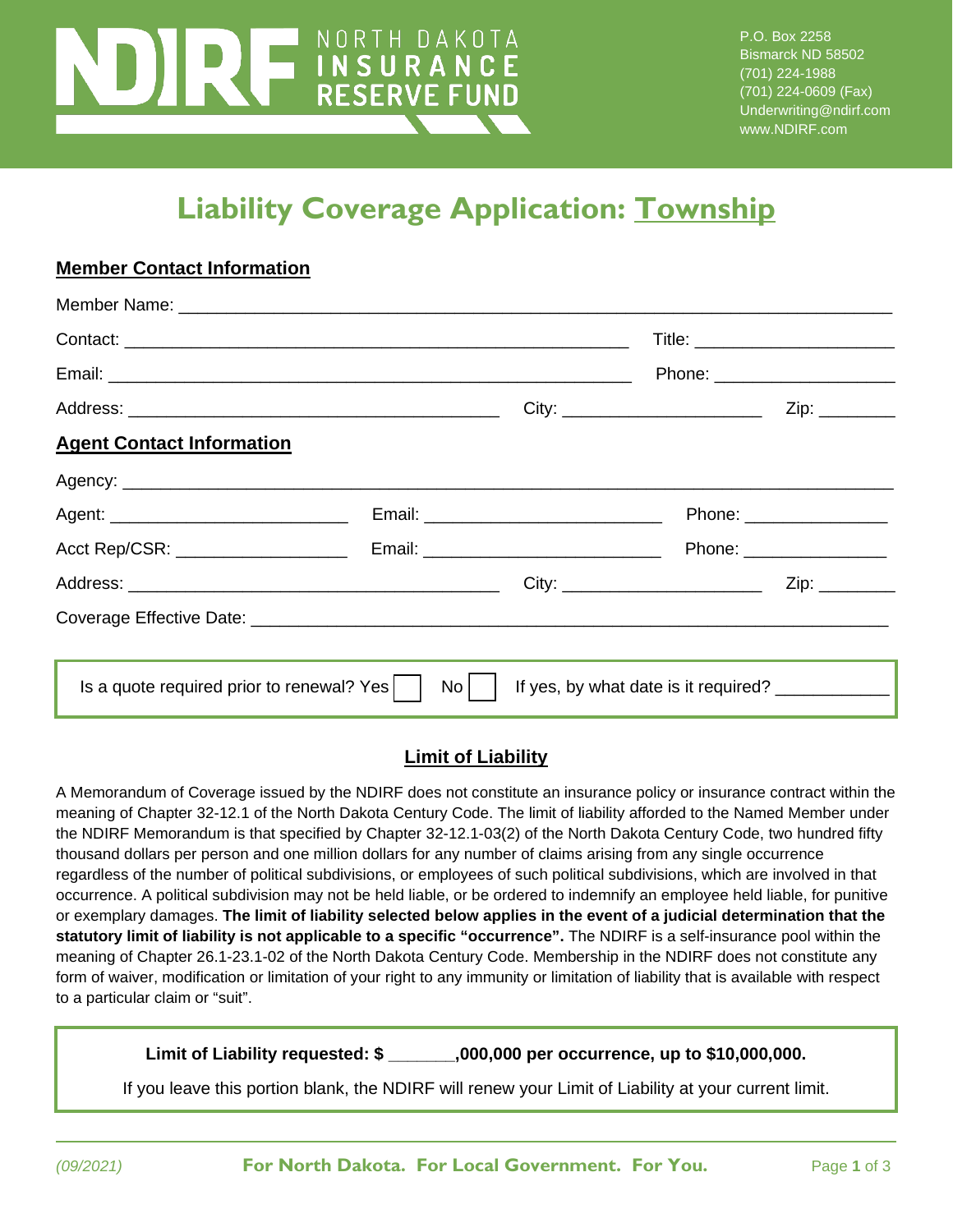#### **Premises and Operations**

| <b>Instructions:</b> Complete only those items that apply to your entity or Additional Covered Parties. |                                                                                                                        |  |  |  |  |
|---------------------------------------------------------------------------------------------------------|------------------------------------------------------------------------------------------------------------------------|--|--|--|--|
|                                                                                                         | 1. Township hall square footage: ___________                                                                           |  |  |  |  |
| 2.                                                                                                      | Number of dams owned and/or under Named Member or Covered Party control: ________                                      |  |  |  |  |
|                                                                                                         | Provide legal name of dam: ___________                                                                                 |  |  |  |  |
|                                                                                                         | Date of latest inspection: _____________ Attach inspection report.                                                     |  |  |  |  |
|                                                                                                         | Does Named Member have an emergency action plan for dams? Yes  <br>No                                                  |  |  |  |  |
|                                                                                                         |                                                                                                                        |  |  |  |  |
|                                                                                                         | 3. Do you have equipment rental operations? Yes     No                                                                 |  |  |  |  |
| 4.                                                                                                      | Do you own or operate parks and playgrounds? Yes  <br>No                                                               |  |  |  |  |
| 5.                                                                                                      | Number of camping spots: ___________                                                                                   |  |  |  |  |
|                                                                                                         | Do they have water, sewer, or electric hookups? Yes  <br>No <sub>1</sub>                                               |  |  |  |  |
|                                                                                                         | 6. Provide square footage and total gross receipts of:                                                                 |  |  |  |  |
|                                                                                                         |                                                                                                                        |  |  |  |  |
|                                                                                                         | Other: ______________ Other: ________________Other: _____________________________ Total gross receipts: \$ ___________ |  |  |  |  |
|                                                                                                         | 7. Offices - Square footage: __________                                                                                |  |  |  |  |
|                                                                                                         | 8. Inflatable games - Total number: ______________ Describe each: __________________________________                   |  |  |  |  |
|                                                                                                         |                                                                                                                        |  |  |  |  |
|                                                                                                         | 9. Is Unmanned Aircraft Systems (UAS)/drone coverage requested? Yes<br>No l                                            |  |  |  |  |
|                                                                                                         | If yes, please complete the UAS/Drone Questionnaire at www.ndirf.com>Member Services>Applications.                     |  |  |  |  |
|                                                                                                         | 10. Roads - Total number of miles: ______________ Maintained by: _______________                                       |  |  |  |  |
|                                                                                                         | This person is an: Employee $\Box$ Contractor $\Box$ No coverage provided for independent contractors.                 |  |  |  |  |
|                                                                                                         | 11. Auto and/or bus garage - Square footage: __________                                                                |  |  |  |  |
|                                                                                                         | 12. Spraying operations – Describe chemicals used and provide applicator name, if not an employee.                     |  |  |  |  |
|                                                                                                         |                                                                                                                        |  |  |  |  |
|                                                                                                         | 13. Chemical application - Gross receipts: \$                                                                          |  |  |  |  |
|                                                                                                         |                                                                                                                        |  |  |  |  |
|                                                                                                         | 14. If no auto policy, hired and nonowned auto - Cost of hire: \$ ____________ Number of employees: ________           |  |  |  |  |
|                                                                                                         |                                                                                                                        |  |  |  |  |